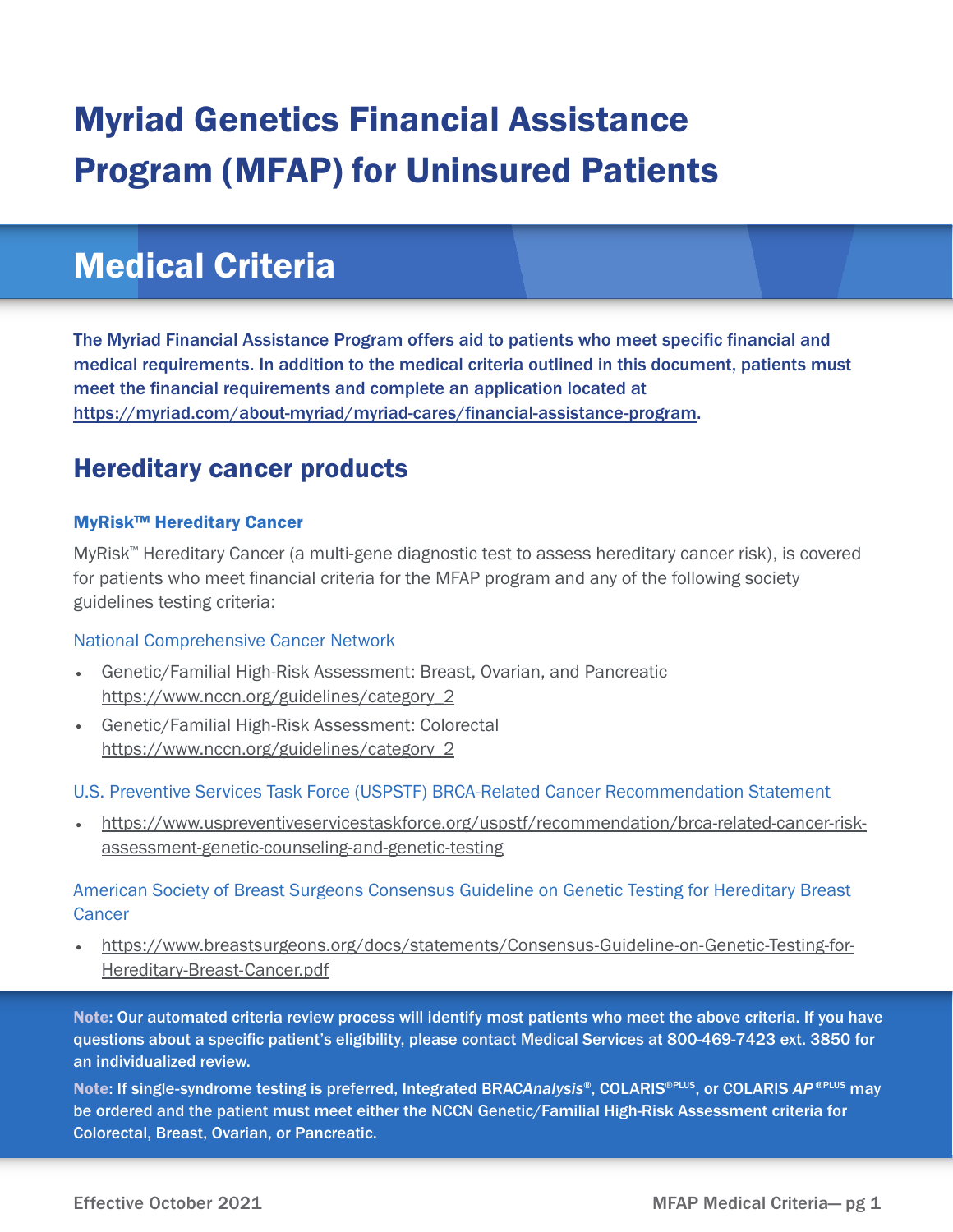For patients with a personal history of cancer, eligibility would include (but is not limited to) the following. For additional qualifying histories, please refer to the guidelines referenced above.

### These cancers meet genetic testing criteria **These Cancers Meet Genetic Testing Criteria**



# A A IVE AN EAN ALLE NA FAILT NA FAILT NA FAILT NA FAILT NA FAILT NA FAILT.

For unaffected patients or those not meeting the above affected criteria, eligibility would include (but is not limited to) a family history of the following. For additional qualifying histories, please refer to the guidelines referenced above.

# First or second degree relative(s) with any of the following:

- Breast cancer at 49 or younger
- Two primary breast cancers diagnosed at any age
- Ovarian cancer at any age
- A male relative with breast cancer at any age
- A relative of Ashkenazi Jewish ancestry with breast cancer at any age
- Three  $1^{st}$  or  $2^{nd}$  degree relatives on the same side of the family with a Lynch syndrome related cancer
- Any combination of family history that leads to a ≥2.5% risk of Lynch syndrome using the PREMM5 mutation prediction model\*\*
- Any relative with a known mutation in any gene tested for by the MyRisk hereditary cancer panel

# First degree relative with any of the following:

- Pancreatic cancer at any age
- Metastatic prostate cancer
- Colorectal cancer at 49 or younger
- Endometrial cancer at 49 or younger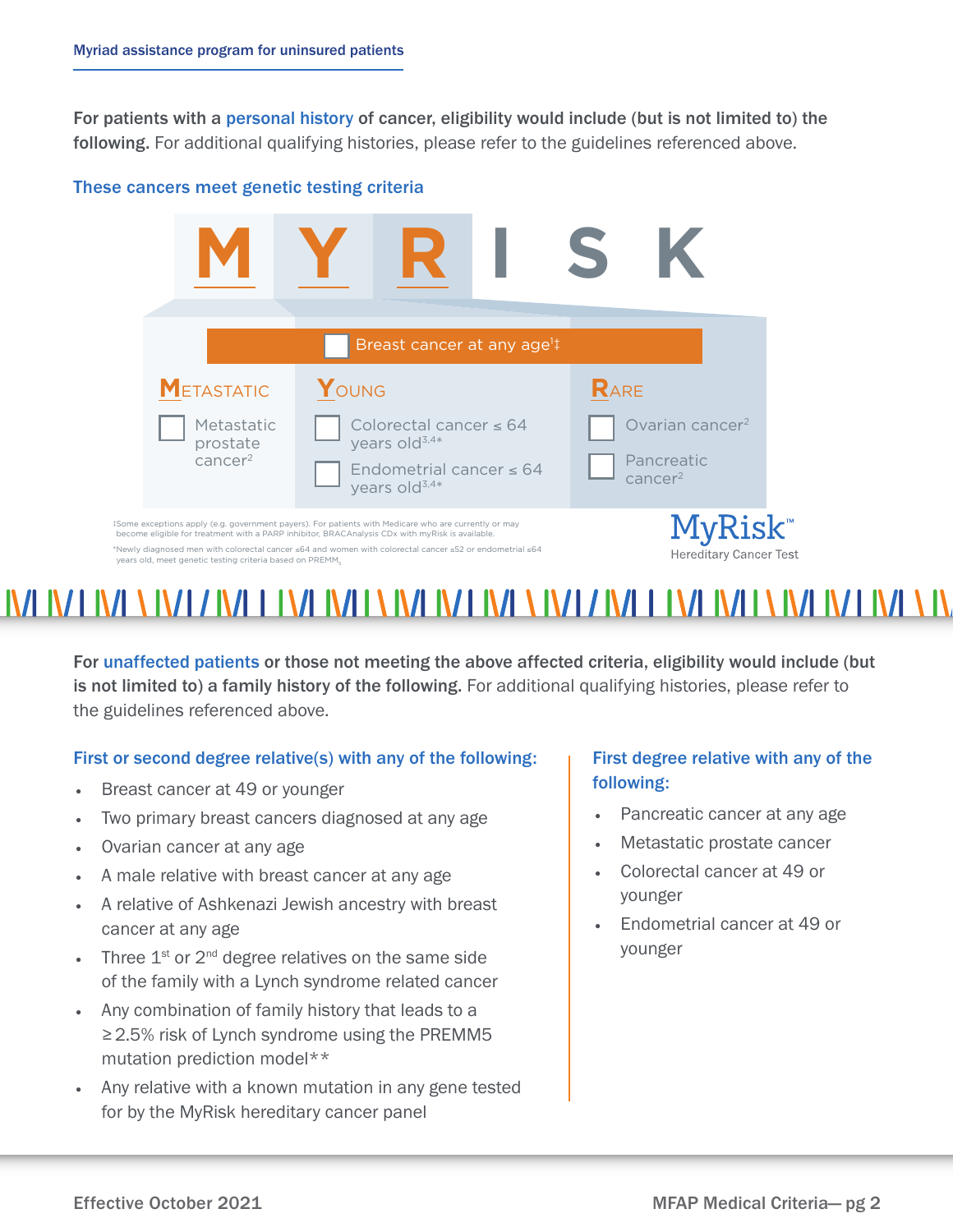### For the purposes of these criteria, the following apply:

- Breast cancer includes DCIS and invasive carcinoma
- Ovarian cancer includes peritoneal and fallopian tube cancers
- Pancreatic cancer refers to exocrine cancers of the pancreas
- Relatives must be "blood relatives" and when more than one relative is required, all must be on the same side of the family
- Prostate cancer should be metastatic or have a Gleason score >7

\*\*The risk model calculation should be completed by the healthcare provider and included on the test request form at the time of sample submission. The PREMM5 model can be accessed at https://premm.dfci.harvard.edu/.

# Lynch syndrome cancers /tumors include the following:

- colorectal
- endometrial /uterus
- ovarian
- small intestine/bowel
- gastric /stomach
- urinary tract
- sebaceous adenoma/sebaceous carcinomas
- brain tumor
- pancreas (adenocarcinoma)
- biliary tract
- Relatives must be "blood relatives" and when more than one relative is required, all must be on the same side of the family.